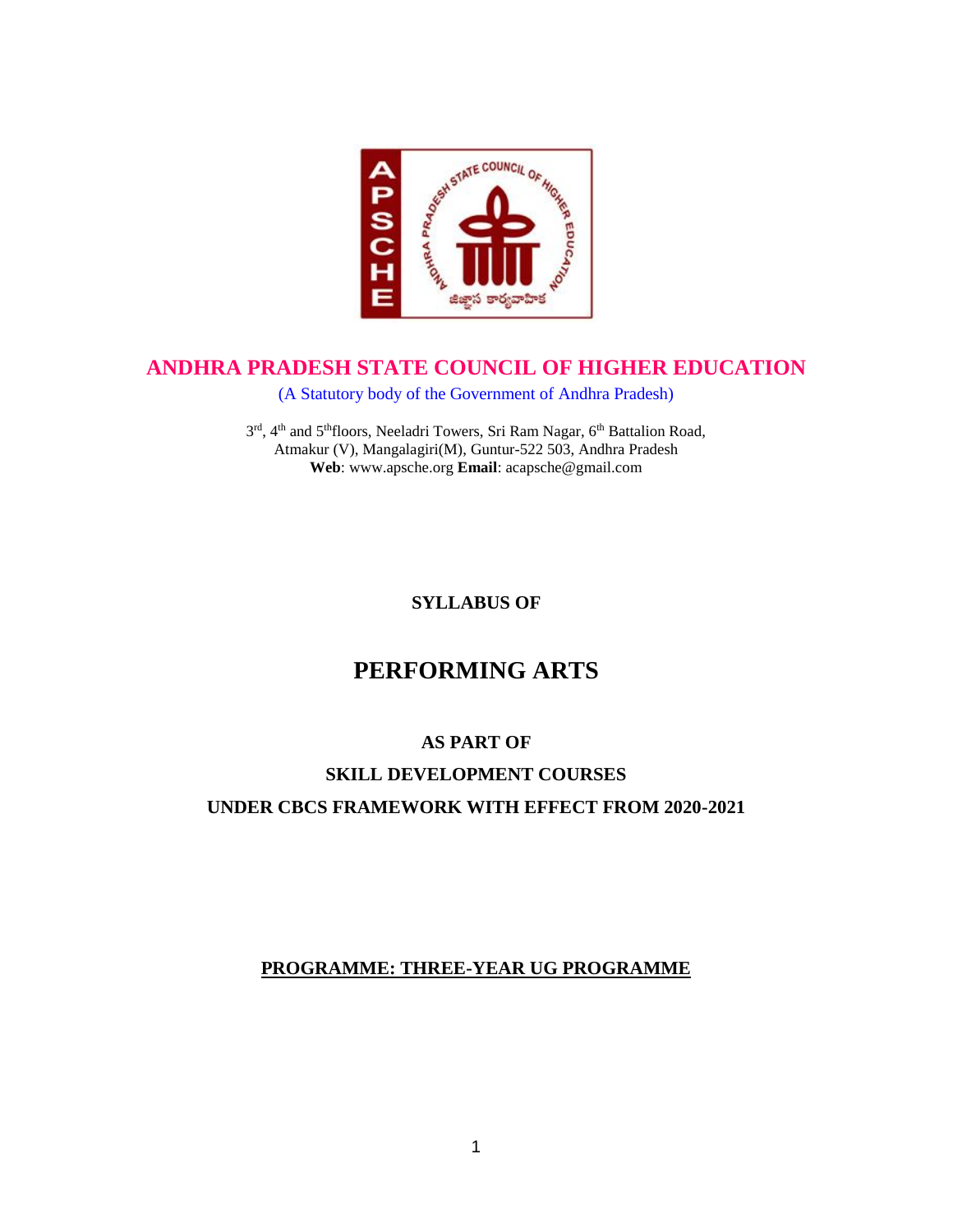# A.P. STATE COUNCIL OF HIGHER EDUCATION

# B.A., B.Com., & B.Sc., Programmes

# Revised CBCS w.e.f. 2020-21 **SKILL DEVELOPMENT COURSES**

# **ARTS STREAM**

Syllabus of

### **PERFORMING ARTS**

#### Total 30 hrs (02h/wk), 02 Credits & Max. 50 Marks

#### **Learning Outcomes**:

After successful completion of this course, the student will be able to:

- 1. Acquire the basic knowledge in performing arts
- 2. Understand the modern stage and performance on the stage
- 3. Comprehend and improve the skills related to performing arts on the stage
- 4. Understand various Telugu folk arts and their significance
- 5. Know the modes of presentation and skills pertaining to folk arts.

# **SYLLABUS:**

.

#### **Unit-I: Introduction to performing Arts** 06 Hrs

 Arts – and its definition; Fine Arts; Arts - Learning &Imitation – Rasaas,Bhaavas and Rasa Sutra.Dasaroopakaas; Nrittha, Nrithya,Natya; Action – Kinds of Actions; Ancient Costume style

#### Unit-II: Performing Arts – Stage Arts 10 Hrs

Origin of Drama (Theatre); Features of Stage; Varieties of Modern Telugu Drama; Famous Telugu Dramas.

Stage performance; Dramatic Actor and its definition; Actor–characteristics, Functions and Responsibilities.

Traits of an Actor – Diction, Articulation, Dialogue modulation, Time sense, Observation, Mime, Improvisation, Commentary,

Dress code, Make-up, lighting &Stage Direction.

#### **Unit-III:Performing Arts – Forms** 10 Hrs

Folk Arts, theirnature and significance – Brief introduction to Pagativeshaalu, Bommalaatalu, Veedhinaatakaalu, Yakshagaanaalu, Harikathalu, Burrakathalu, Oggukathalu, Chindu,Yakshagaanam, Kolaatamand Pulivesham.

2

### **Co-curricular Activities Suggested: (**4 hrs)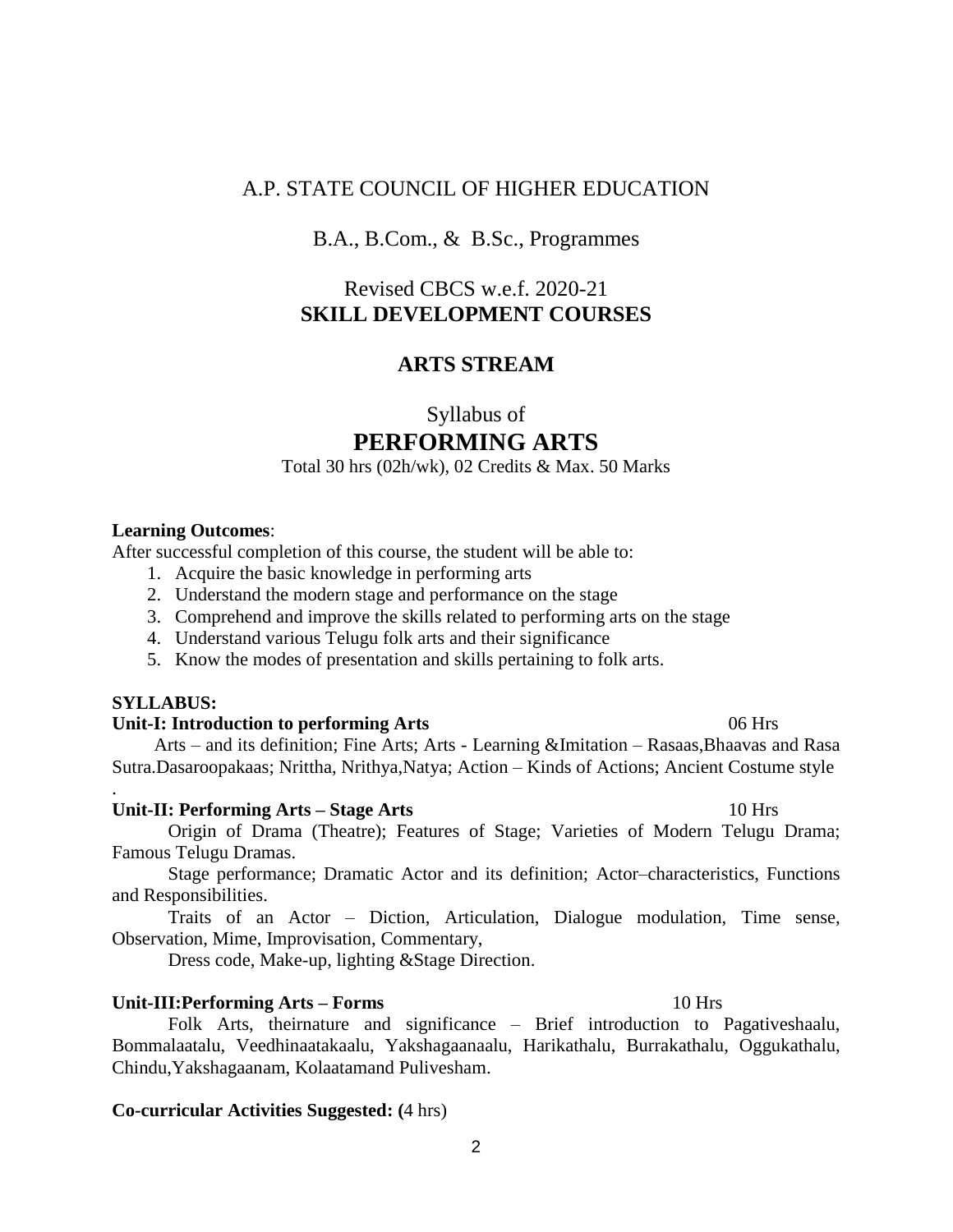- 1. Collection of information on modern stage plays, natakasamajams and audio visual material.
- 2. Providing training classes/inviting lectures with the help of local artists
- 3. Visit to a real time performing folk arts, if possible.
- 4. Mock experience classesof Stage plays and Folk arts.
- 5. Assignments, Group discussion, Quiz etc.

### **References:**

- 1. Andhra Naataka Ranga Charithra –Mikkilineni Radha Krishna Murthy
- 2. Telugu SahithyaSameeksha (Vol-II) Dr. G. Nagaiah
- 3. Telugu NaatakaVilaasam Dr. P.S.RAppa Rao
- 4. Telugu JaanapadaVignanam Prof. Tangirala Venkata Subba Rao
- 5. JaanapadaVignandhyayanam Prof. G.S. Mohan
- 6. NaatyaSasthramu (VisleshanathmakaAdhyayanam) Dr. P.S.RAppa Rao
- 7. SahithyaSilpaSameeksha Prof. PingaliLakshmikantham
- 8. Nurella Telugu NatakaRangam Prof. ModaliNagabhushanaSarma
- 9. Websites on Performing Arts.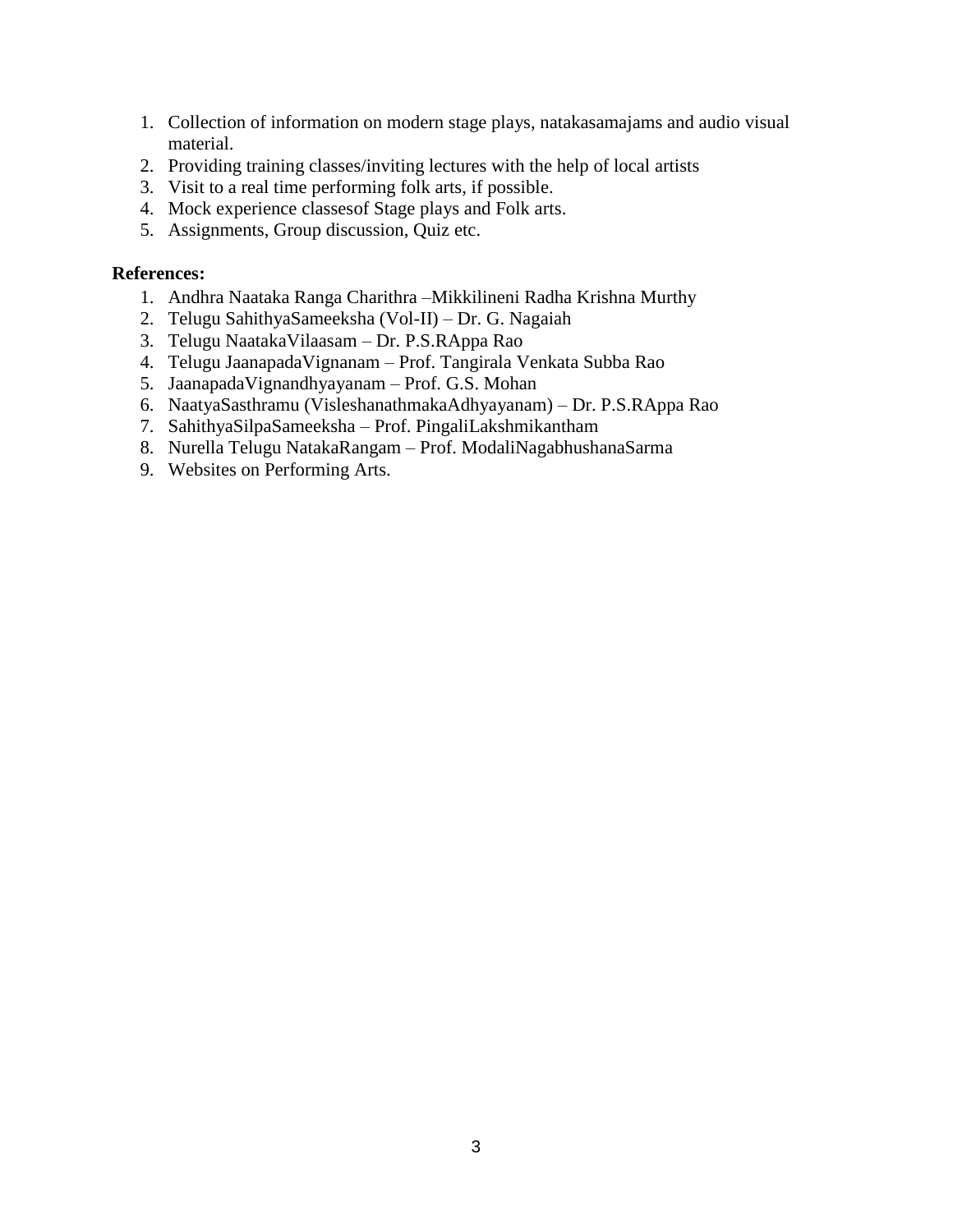#### **MODEL QUESTION PAPER FORMAT**

Max. Marks: 50 Time: 1 1/2 hrs (90 Minutes)

### **SECTION - A** (Total: 4x5=20 Marks)

(Answer any four questions. Each answer carries 5 marks) (At least 1 question should be given from each Unit)

| . .        |  |
|------------|--|
| ,.         |  |
| J.         |  |
| ┭.         |  |
| J.         |  |
| $\sigma$ . |  |
| -<br>. .   |  |
| o.         |  |

## **SECTION - B** (Total: 3x10 = 30 Marks)

(Answer any three questions. Each answer carries 10 marks) (At least 1 question should be given from each Unit)

| . .      |  |
|----------|--|
| <u>.</u> |  |
| <u>.</u> |  |
| ᅮ.       |  |
| <u>.</u> |  |

\*\*\*\*\*